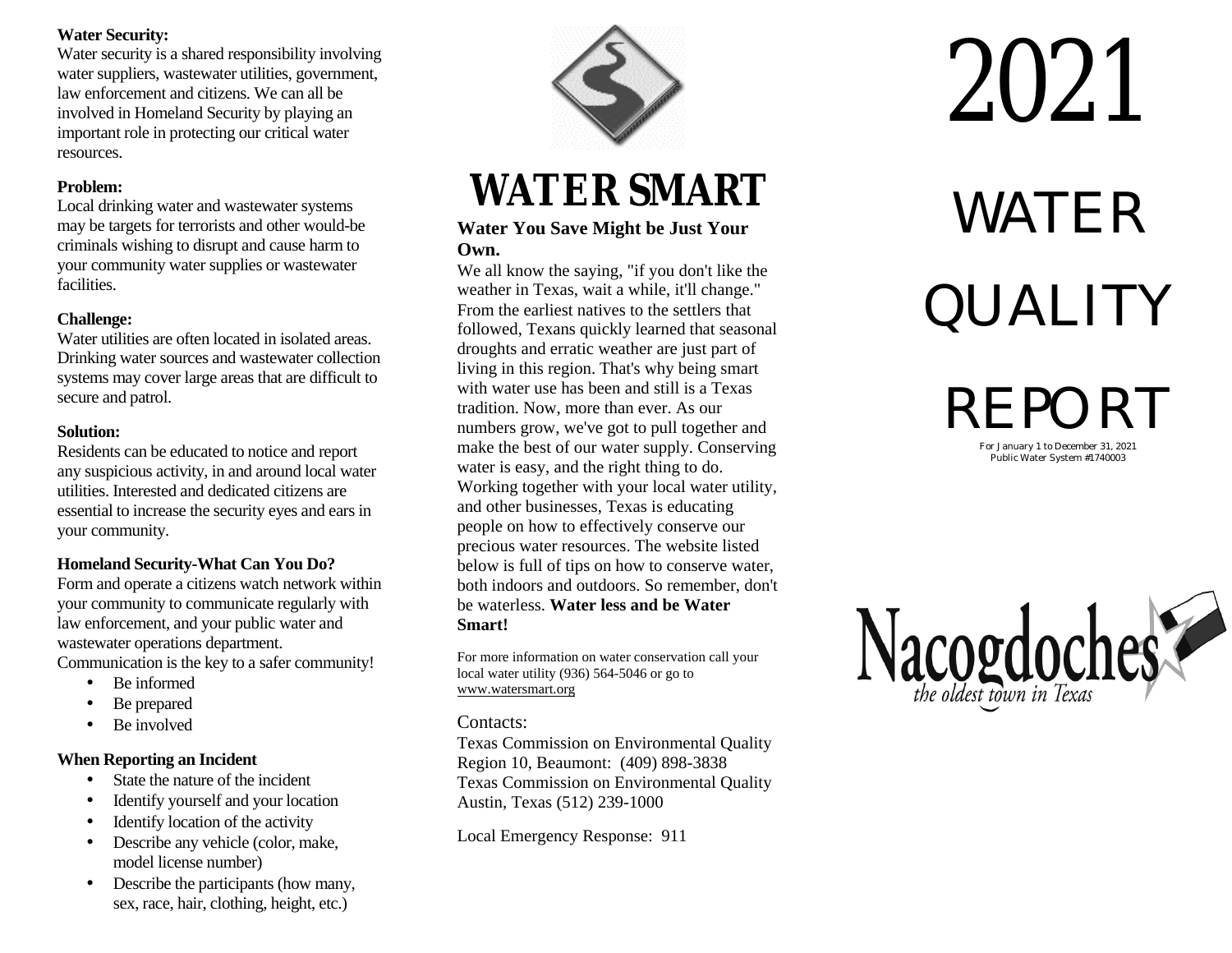#### **Our Mission**

The City of Nacogdoches Water Utilities Department is committed "to provide the citizens" of the City of Nacogdoches the highest quality of an uninterrupted water supply in a safe, secure and economical manner both now and in the future." Over the years we have dedicated ourselves to producing drinking water that meets or exceeds state and federal drinking water standards. We continually strive to adopt new and improved methods of delivering the best quality drinking water to you and committed to set the standards of excellence in operations and maintenance

#### **Our Drinking Water Meets or Exceeds All Federal (EPA) Drinking Water Requirements**

This report is intended to provide you with important information about your drinking water and the efforts made by the water system to provide safe drinking water.

Este reporte incluye informacion importante sobre el agua para tomar. Para asistencia en espanol, favor de llamar al telefono (936) 564-5046

### **Community Participation**

For more information concerning this report please contact The Water Utilities Manager at 936-564-5046

### **Substances Expected in Drinking Water**

The sources of drinking water (both tap water and bottled water) include rivers, lakes, streams reservoirs, springs and wells. As water travels over the surface of the land or through the ground, it dissolves naturally occurring minerals, and in some cases radioactive material, and can pick up substances resulting from the presence of animals or from human activity. Contaminants that may be present in source water before treatment includes: microbes, inorganic contaminants, pesticides and herbicides, radioactive contaminants, and organic chemical contaminants.

## **SPECIAL HEALTH INFORMATION**

Some people may be more vulnerable to contaminants in drinking water than the general population. Immuno-compromised persons such as persons with cancer undergoing chemotherapy, persons who have undergone organ transplants, people with HIV/AIDS or other immune system disorders, some elderly, and infants can be particularly at risk from infections. These people should seek advice about drinking water from their health care providers. EPA/Centers for Disease Control and Prevention (CDC) guidelines on appropriate means to lessen the risk of infection by Cryptosporidium and other microbial contaminants are available from the Safe Drinking Water Hotline (800-426-4791). If present, elevated levels of lead can cause serious health problems, especially for pregnant women and young children. Lead in drinking water is primarily from materials and components associated with service lines and home plumbing. We cannot control the variety of materials used in plumbing components. When your water has been sitting for several hours, you can minimize the potential for lead exposure by flushing your tap for 30 seconds to 2 minutes before using water for drinking or cooking. If you are concerned about lead in your water, you may wish to have your water tested. Information on lead in drinking water, testing methods, and steps you can take to minimize exposure is available from the Safe Drinking Water Hotline or at http//www.epa.gov/safewater/lead

### **Where Do We Get Our Drinking** Water?

Our drinking water is obtained from Ground and Surface Water sources. It comes from WILCOX-**CARRIZO** aquifer and LAKE NACOGDOCHES: The TCEQ completed an assessment of your source water and results indicate that some of your sources are susceptible to certain contaminants. The sampling requirements for your water system are based on this susceptibility and previous sample data. Any

detection of these contaminants may be found in this Consumer Confident Report. The information contained in the assessment will allow us to focus on source water protection strategies. For more information on source water assessments and protection efforts at our system, please contact us at 936-564-5046.

## **All Drinking Water May Contain Contaminants**

When drinking water meets federal standards there may not be any health-based benefits to purchasing bottled water or point of use devices. Drinking water, **including bottled water**, may reasonably be expected to contain at least small amounts of some contaminants. The presence of contaminants does not necessarily indicate that water poses a health risk. More information about contaminants and potential health effects can be obtained by calling the Environmental Protection Agency's Safe Drinking Water Hotline  $(800-426-4791)$ .

#### **Secondary Constituents**

Many constituents (such as calcium, sodium, or iron), that can cause taste, color, and odor problems are called secondary constituents and are regulated by the State of Texas, not the EPA. These constituents are not causes for health concern. Therefore secondaries are not required to be reported in this document but may greatly affect the appearance and taste of your water.

The TCEQ completed an assessment of your source water and results indicate that some of your sources are susceptible to certain contaminants. The sampling requirements for your water system are based on this susceptibility and previous sample data. Any detection of these contaminants may be found in this Consumer Confident Report. For more information on source water assessments and protection efforts at our system, contact Bart Allen, Water Utilities Manager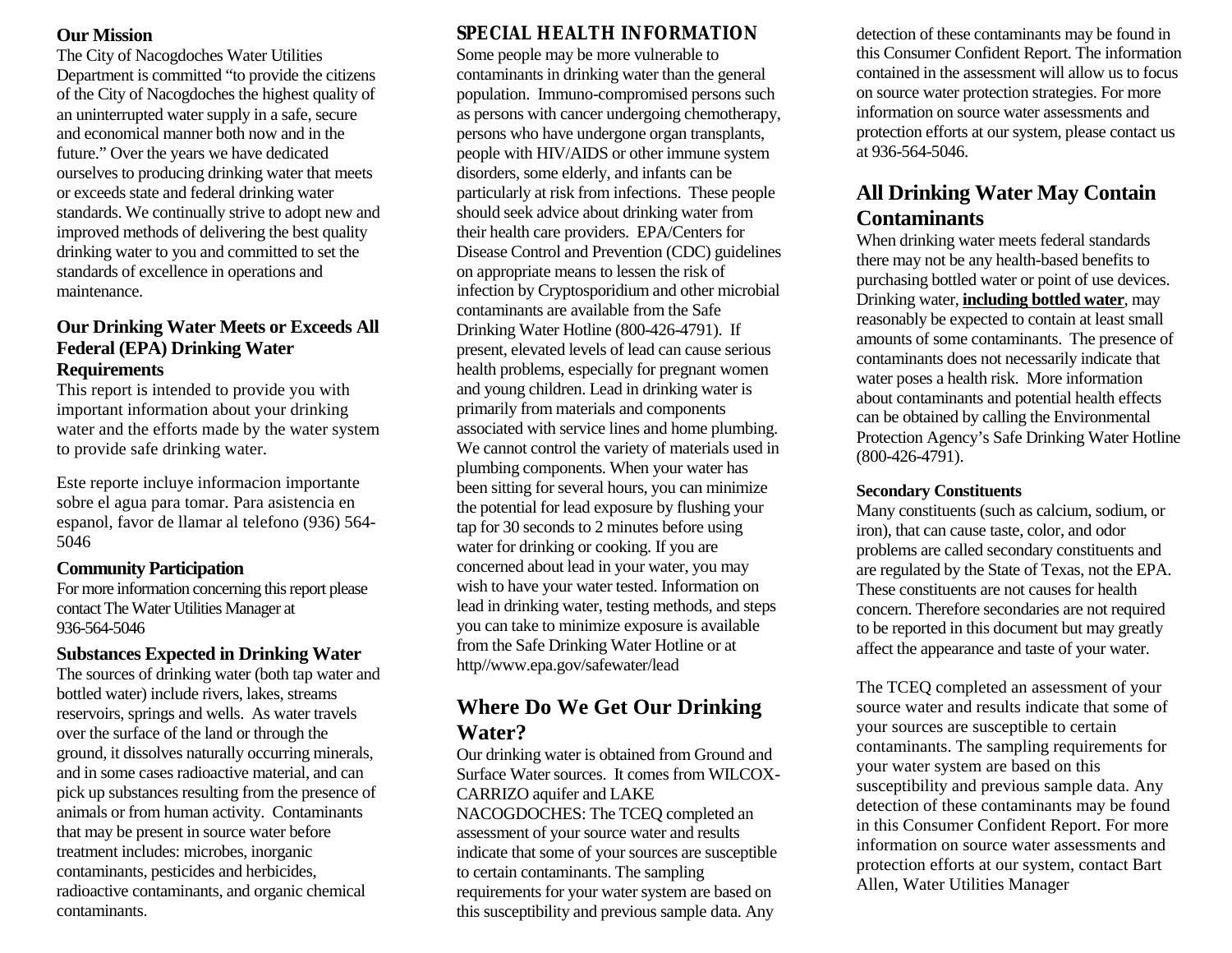#### **Fecal Coliform REPORTED MONTHLY TEST FOUND NO FECAL COLIFORM BACTERIA Total Coliform**

Total coliform bacteria are used as indicator of microbial contamination of drinking water because testing for them is easy. While not disease-causing organisms themselves, they are often found in association with other microbes that are capable of causing disease. Coliform bacteria are more hardy than many disease-causing organisms; therefore, their absence from water is a good indication that the water is micro-biologically safe for human consumption.

|      |                                  |                        | THE ME ROOM TIMMING AND ANNOUNCED IN THE CONTROL OF A SERVICE IN THE TOT TIMITIMIT A CHANGE IN CHANGE AND THE |                    |                                                                                                           |
|------|----------------------------------|------------------------|---------------------------------------------------------------------------------------------------------------|--------------------|-----------------------------------------------------------------------------------------------------------|
| Year | C <b>ontaminant</b>              | <b>MCL</b>             | Highest # of<br>positive samples                                                                              | Unit of<br>measure | <b>Source of Contaminant</b>                                                                              |
| 2021 | <b>Total Coliform</b>            | 5% of monthly samples  | .9                                                                                                            | presence           | Naturally occurring in the environment                                                                    |
|      | <b>Lead and Copper</b>           |                        |                                                                                                               |                    |                                                                                                           |
| Year | Constituent<br>(Unit of Measure) | The 90th<br>Percentile | # of Sites Exceeding<br><b>Action Level</b>                                                                   | Action<br>Level    | <b>Source of Contaminant</b>                                                                              |
| 2021 | Lead (ppb)                       |                        |                                                                                                               | 15                 | Corrosion of household plumbing systems;<br>lerosion of natural deposits                                  |
| 2021 | Copper (ppm)                     | 1.3                    |                                                                                                               | 1.3                | Corrosion of household plumbing systems; erosion of<br>natural deposits: leaching from wood preservatives |

#### **Recommended Additional Health Information for Lead**

"If present, elevated levels of lead can cause serious health problems, especially for pregnant women and young children. Lead in drinking water is primarily from materials and components associated with service lines and home plumbing. This water supply is

responsible for providing high quality drinking water, but cannot control the variety of materials used in plumbing components

When your water has been sitting for hours, you can minimize the potential for lead exposure by flushing your tap for 30 seconds

to 2 minutes before using water for drinking and cooking. If you are concerned about lead in your water, you may wish to have

your water tested. Information on lead in drinking water, testing methods, and steps you can take to minimize exposure is

available from the safe Drinking Water Hotline or at http://www.epa.gov/safewater/lead."

#### Secondary and Other Not Regulated Constituents (No associated health effects)

| Year | Constituent<br>(Unit of Measure) | <b>Average</b><br>Level | <b>Minimum</b><br>Level | <b>Maximum</b><br>Level | <b>Secondary</b><br>Limit | <b>Source of Constituent</b>                                                                         |
|------|----------------------------------|-------------------------|-------------------------|-------------------------|---------------------------|------------------------------------------------------------------------------------------------------|
| 2021 | Aluminum (ppm)                   | 0.0995                  | 0.019                   | 0.18                    | 0.2                       | Abundant naturally occurring element                                                                 |
| 2021 | Bicarbonate (ppm)                | 21.9                    | 21.9                    | 21.9                    | NA                        | Corrosion of carbonate rocks such as limestone                                                       |
| 2021 | Chloride (ppm)                   | 11.5                    | 11.5                    | 11.5                    | 300                       | Abundant naturally occurring element; used in water<br>purification; byproduct of oil field activity |
| 2021 | Copper (ppm)                     | 0.0                     | 0                       | 0                       |                           | Corrosion of household plumbing systems; erosion of                                                  |
|      |                                  |                         |                         |                         |                           | natural deposits; leaching from wood preservatives.                                                  |
| 2016 | Hardness as Ca/Mg                | 17.26                   | 1.31                    | 33.2                    | <b>NA</b>                 | Naturally occurring calcium and magnesium                                                            |
|      | ppm                              |                         |                         |                         |                           |                                                                                                      |
| 2021 | Iron (ppm)                       | < 0.050                 | < 0.050                 | < 0.050                 | 0.3                       | Erosion of natural deposits; iron or steel water delivery                                            |
|      |                                  |                         |                         |                         |                           | equipment or facilities.                                                                             |
| 2020 | Lead (ppm)                       | < 0.00100               | < 0.00100               | < 0.00100               | NA                        | Corrosion of household plumbing systems;                                                             |
|      |                                  |                         |                         |                         |                           | erosion of natural deposits                                                                          |
| 2021 | Manganese (ppm)                  | 0.0035                  | 0.0035                  | 0.0035                  | 0.05                      | Abundant naturally occurring element.                                                                |
| 2021 | Nickel (ppm)                     | < 0.00100               | <0.00100                | < 0.00100               | NA                        | Erosion of Natural deposits                                                                          |
| 2011 | pH (units)                       | 8.2                     | 7.8                     | 8.6                     | >7.0                      | Measure of corrosivity of water                                                                      |
| 2021 | Sodium (ppm)                     | 18.3                    | 18.3                    | 18.3                    | NA                        | Erosion of natural deposits; Byproduct of oil field activity                                         |
| 2021 | Sulfate (ppm)                    | 38.07                   | 38.07                   | 38.07                   | 300                       | Naturally occurring; common industrial byproduct;                                                    |
|      |                                  |                         |                         |                         |                           | byproduct of oil field activity                                                                      |
| 2021 | Total Alkalinity                 | 23.6                    | 23.6                    | 23.6                    | NA                        | Naturally occurring soluble mineral salts                                                            |
|      | as CaCO <sub>3</sub> (ppm)       |                         |                         |                         |                           |                                                                                                      |
| 2021 | Total Dissolved                  | 103                     | 103                     | 103                     | 1000                      | Total dissolved mineral constituents in water                                                        |
|      | Solids (ppm)                     |                         |                         |                         |                           |                                                                                                      |
| 2021 | $\text{Zinc (ppm)}$              | < 0.00500               | < 0.00500               | < 0.0500                | 5                         | Moderately abundant naturally occurring element;<br>used in the metal industry                       |

#### **ABOUT YOUR WATER SYSTEM**

The Water Utilities Department treats approximately 7.5 million gallons of water each and every day from Lake Nacogdoches and our ground water supply. In the hot summer months peak water usage can reach as much as 14 million gallons. With the expansion of the Surface Water Treatment Plant, the city has the capability of producing 28 million gallons of drinking water a day.

Water loss for our system was less than 16%

#### **Contact Us for More Information**

Questions or concerns about water Quality: (936) 564-5046

To request information on water conservation or a speaker for your group:  $(936) 56\hat{4} - 5046$ 

Questions about your water bill:  $(936) 559 - 2593$ 

Water and Sewer After Hours Emergency: (936) 559-2900

To request water / sewer line locates:  $(936) 564 - 5046$